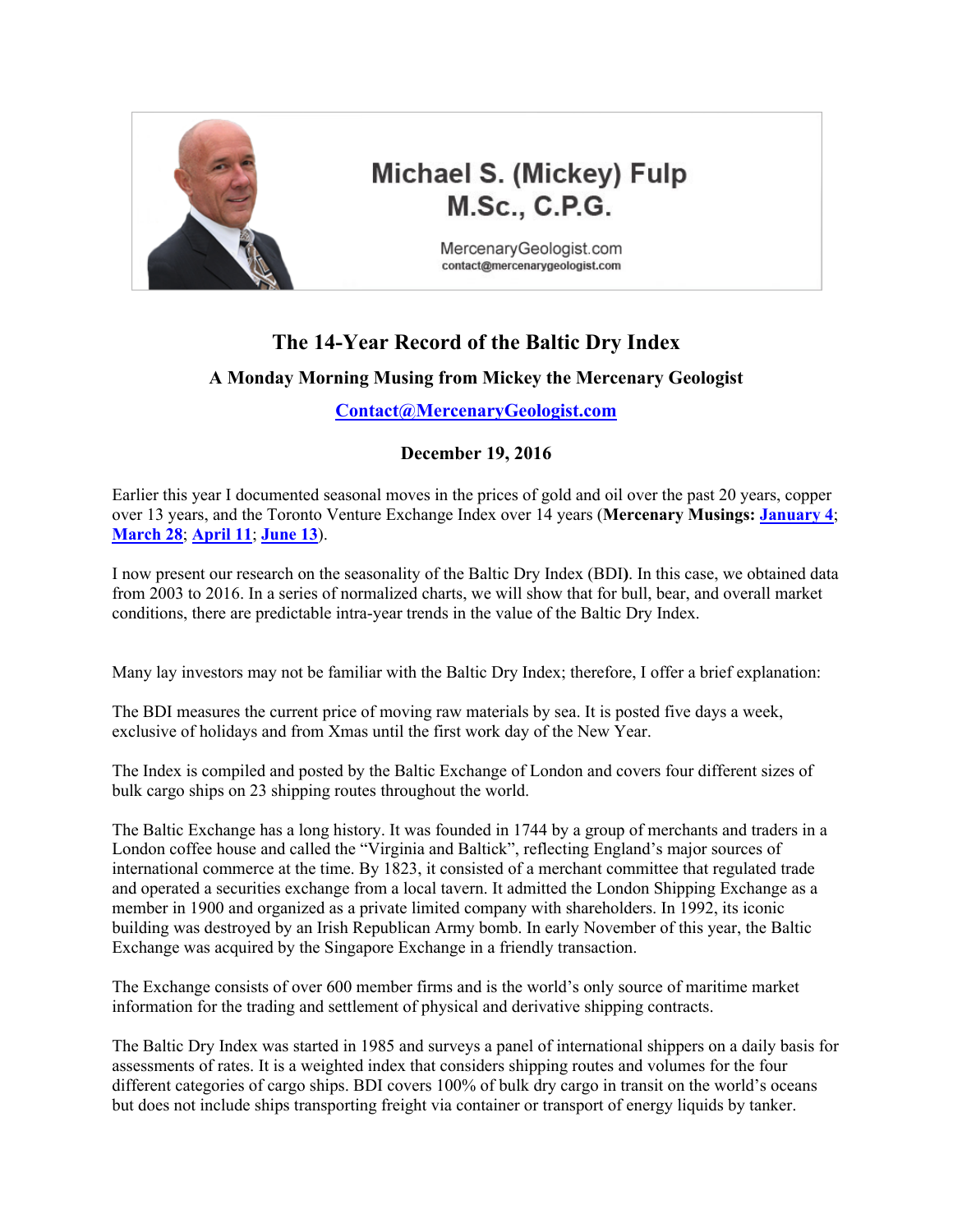The largest bulk cargo ships carry over 100,000 dead weight tonnes and are called "Capesize" because they are too large to enter the Panama or Suez Canals; i.e., they must travel around the southern capes of South America and Africa. These ships, which can reach up to 400,000 tonnes capacity in Southeast Asia, handle 62% of the world's bulk dry cargo, mostly iron ore and coal.

Other sizes of bulk dry cargo ships include: Panamax, which carry from 60,000 to 80,000 dead weight tonnes, and handle about 20% of world cargo; Supramax from 45,000 to 59,000 tonnes, and Handysize from 15,000 to 35,000 tonnes. The latter two carry of 18% of annual world cargo.

BDI is a direct measure of the supply of dry bulk carriers versus demand for shipping capacity. The supply part of the equation, consisting of about 9000 vessels worldwide, is tight and inflexible. Unlike oil tankers, it is costly to park and idle a cargo ship, and new ships take two years to build. Because of fluctuating world and regional demand, the Index can be wildly volatile on both the upside and downside.

The Index indirectly measures global supply and demand for metallic ores, coal, grains, steel, and industrial and agricultural minerals. Because 95% of the metal mined worldwide is iron ore, the Index is dominated by this commodity. Coal (both coking and thermal) is the second most important material contributing to the Index. Copper and bauxite are other metallic ores of consequence; steel, timber, and cement are important construction materials.

BDI is a "leading economic indicator" in that it measures the transportation cost of raw materials used for production of finished goods. Therefore, it is an important input in predicting short-term economic activity.

There is no speculative component in the Baltic Dry Index because freighters are contracted only if there is cargo to move. That said, there is a freight derivatives market operated by the Baltic Exchange and administered by brokers that allows principals and traders to lock-in or hedge freight rates via futures contracts. These derivatives are collectively called "forward freight agreements".



This is the daily record of the BDI from the beginning of 2003 thru December 16, 2016: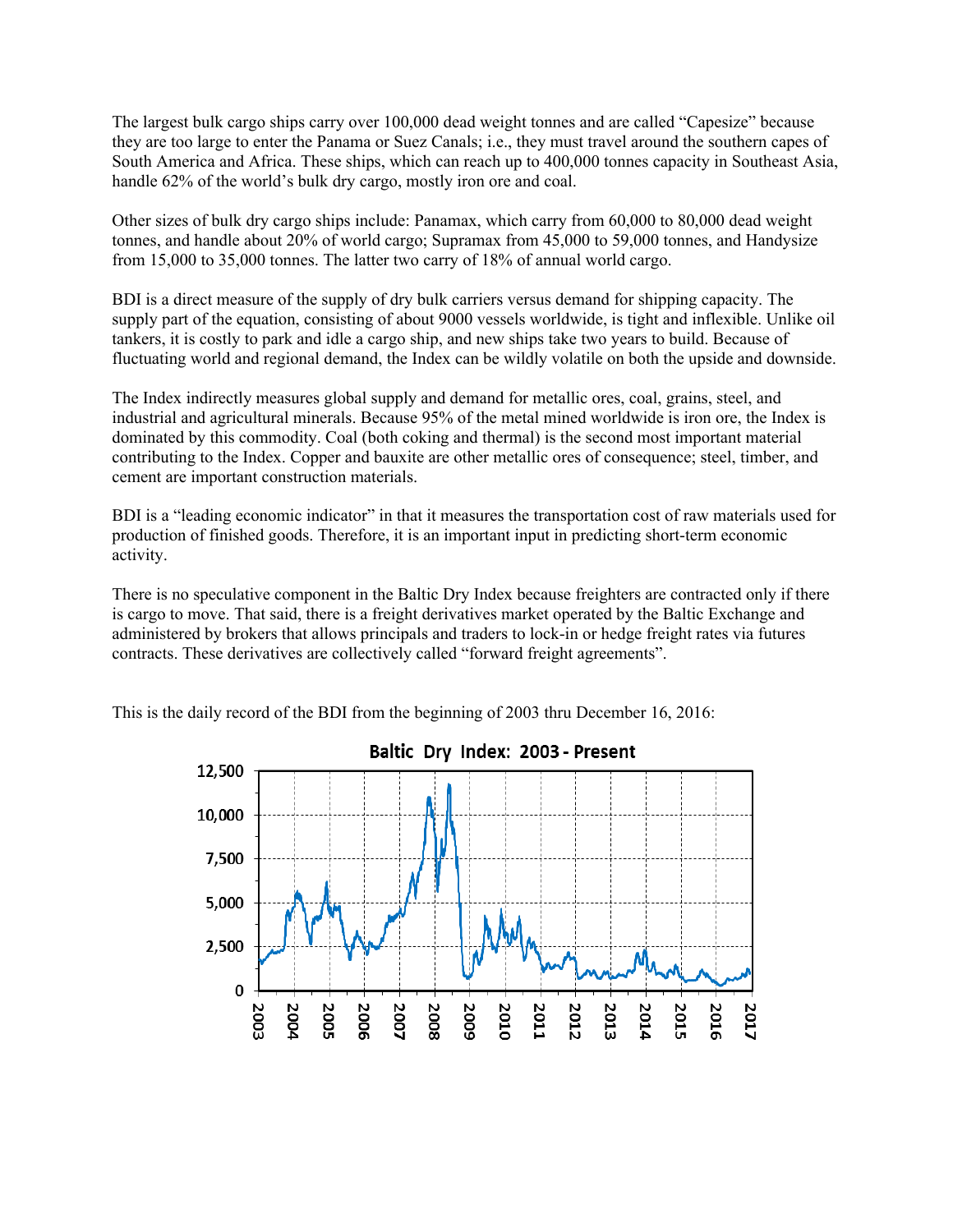The Baltic Dry Index has exhibited extreme volatility over the past 14 years with rises and falls broadly corresponding to bull and bear markets for industrial commodities.

BDI's all-time high of 11,793 was reached on May 20, 2008 in the second of two parabolic spikes when commodity prices peaked. By December 5 of that year, it had plunged to a post-1986 low of 663 for a 94% decline as commodities demand crashed amid the global economic crisis.

From early 2012 to Q3 2016, a deep bear market for commodities resulted in the Index trading wellbelow its previous low. Its all-time bottom of 290 occurred on February 11 of this year due to severely depressed demand for iron ore and coal and a glut of carriers.

Since that time, BDI has moved sharply upward as the commodities sector enters an incipient bull market cycle. It reached 1257 on November 18 but is currently trading in the mid-900 range as cargo shipping reaches its usual year-end lull. The 25% decline over the past month attests to the Index's volatility.

Economic factors that influence movements of the BDI include:

- Supply, demand, and prices of bulk dry commodities.
- Vessel supply and capacity.
- Crude oil prices and the resulting cost of bunker fuel.
- Seasonality in the transport of commodities.
- Port congestion and choke points including straights, channels, and canals.
- Health of the world's economy and overall market sentiment.
- Geopolitical events, labor issues, weather, and accidents in exporting and importing countries.

The following series of four charts shows percent change in the daily value of the Baltic Dry Index normalized to January 1 for each year:

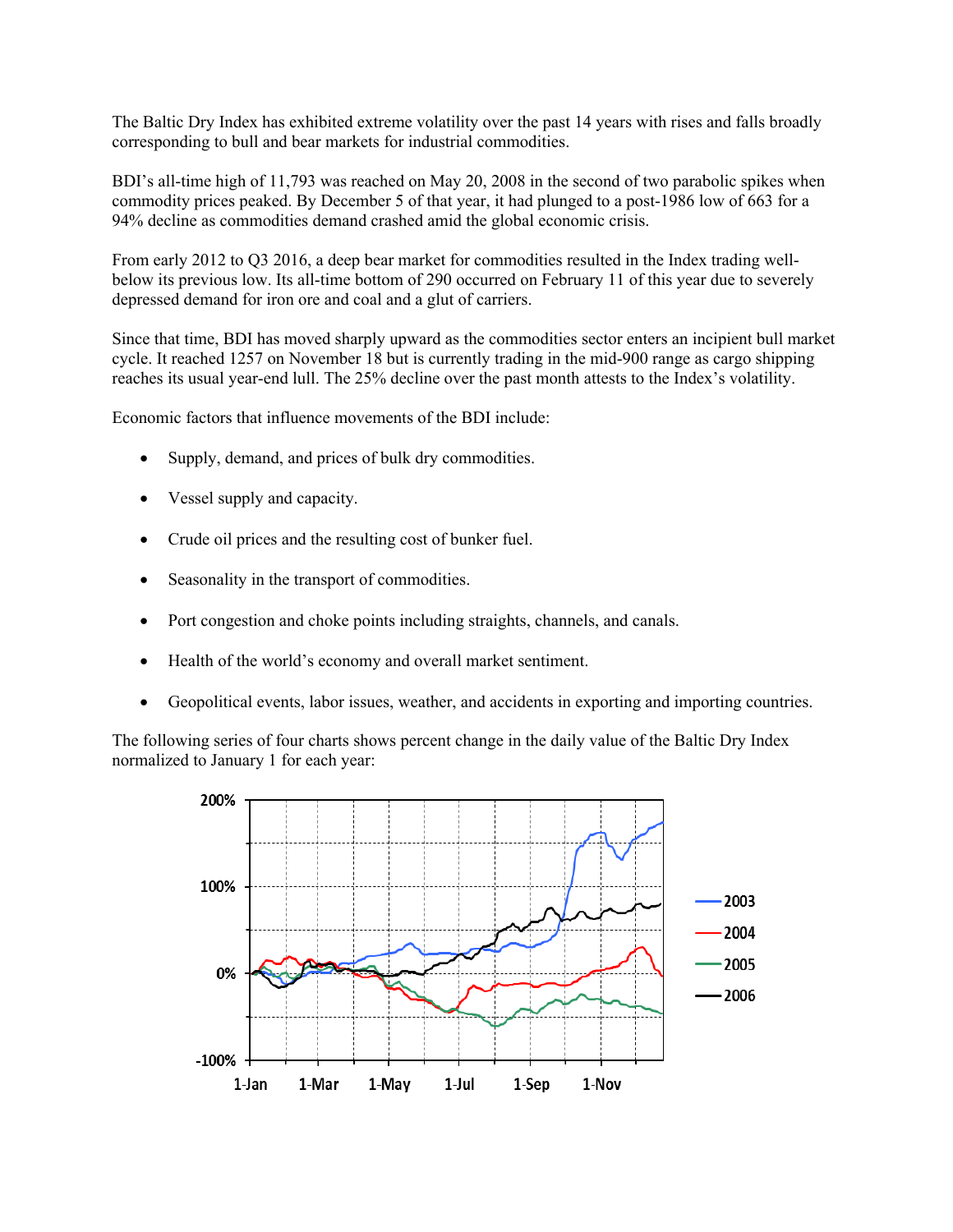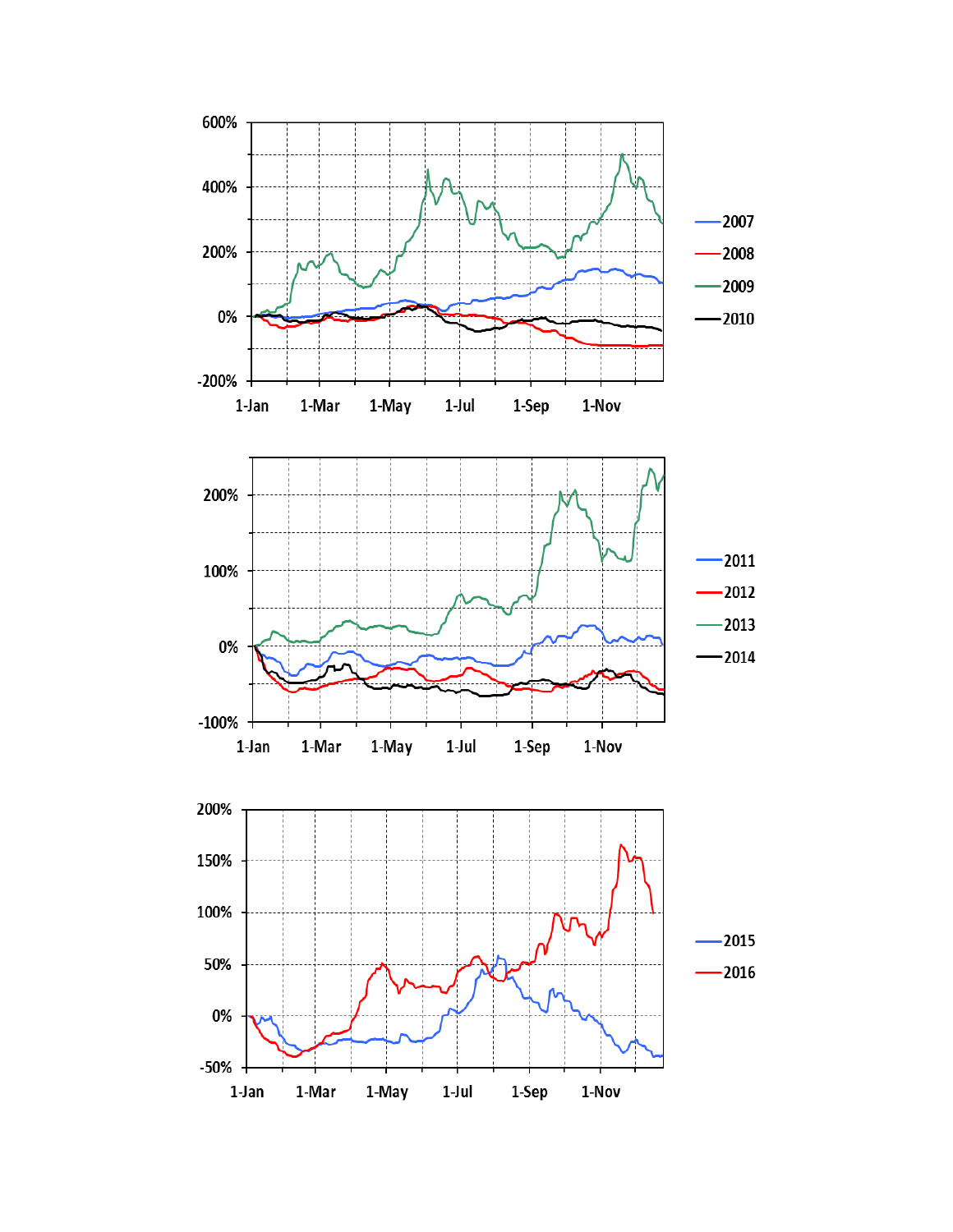Based on annual opening and closing values, we define bull market years for the Baltic Dry Index (**green**) as those in which the price closed the year > 10% higher than it opened; bear market years (**red**) as those in which the price closed the year >10% lower than it opened; and neutral years (**black)** as those in which the percentage change was less than 10%:

| Year  | <b>Jan Open</b> | Dec<br>Close | $\frac{0}{0}$<br><b>Change</b> |
|-------|-----------------|--------------|--------------------------------|
| 2003  | 1738            | 4765         | 174.2                          |
| 2004  | 4761            | 4639         | $-2.6$                         |
| 2005  | 4456            | 2407         | $-46.0$                        |
| 2006  | 2438            | 4397         | 80.4                           |
| 2007  | 4452            | 9143         | 105.4                          |
| 2008  | 8891            | 774          | $-91.3$                        |
| 2009  | 773             | 3005         | 288.7                          |
| 2010  | 3140            | 1795         | -42.8                          |
| 2011  | 1693            | 1738         | 2.7                            |
| 2012  | 1624            | 699          | $-57.0$                        |
| 2013  | 698             | 2277         | 226.2                          |
| 2014  | 2113            | 782          | $-63.0$                        |
| 2015  | 771             | 478          | $-38.0$                        |
| 2016* | 473             | 946          | <b>100</b>                     |

#### **\*thru December 16, 2016**

The Baltic Dry Index has an average range from the beginning to end of a given year of 94% over the past 14 years.

The following three charts present composite yearly trends from January 1 to December 24 for the entire 14-year period, six bear years (2005; 2008; 2010; 2012; 2014-2015), and six bull years (2003; 2006-2007; 2009; 2013; 2016).

We have chosen to disregard the two neutral years (2004; 2011) as a separate data set because of small sample size.

Please note the significant change in y-axis scale for the bull years; its data range is 200% as opposed to 75% for the overall composite and 55% for bear years: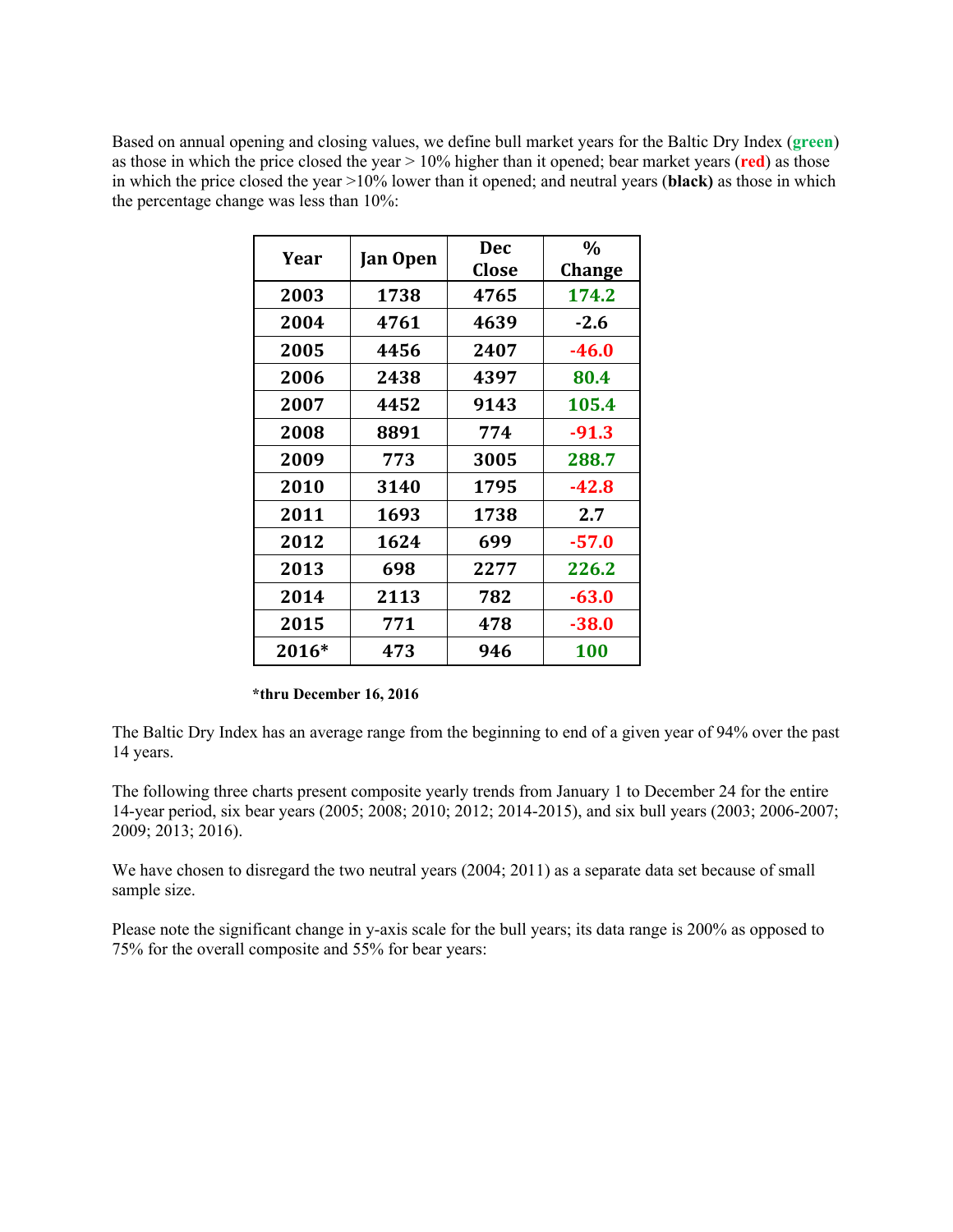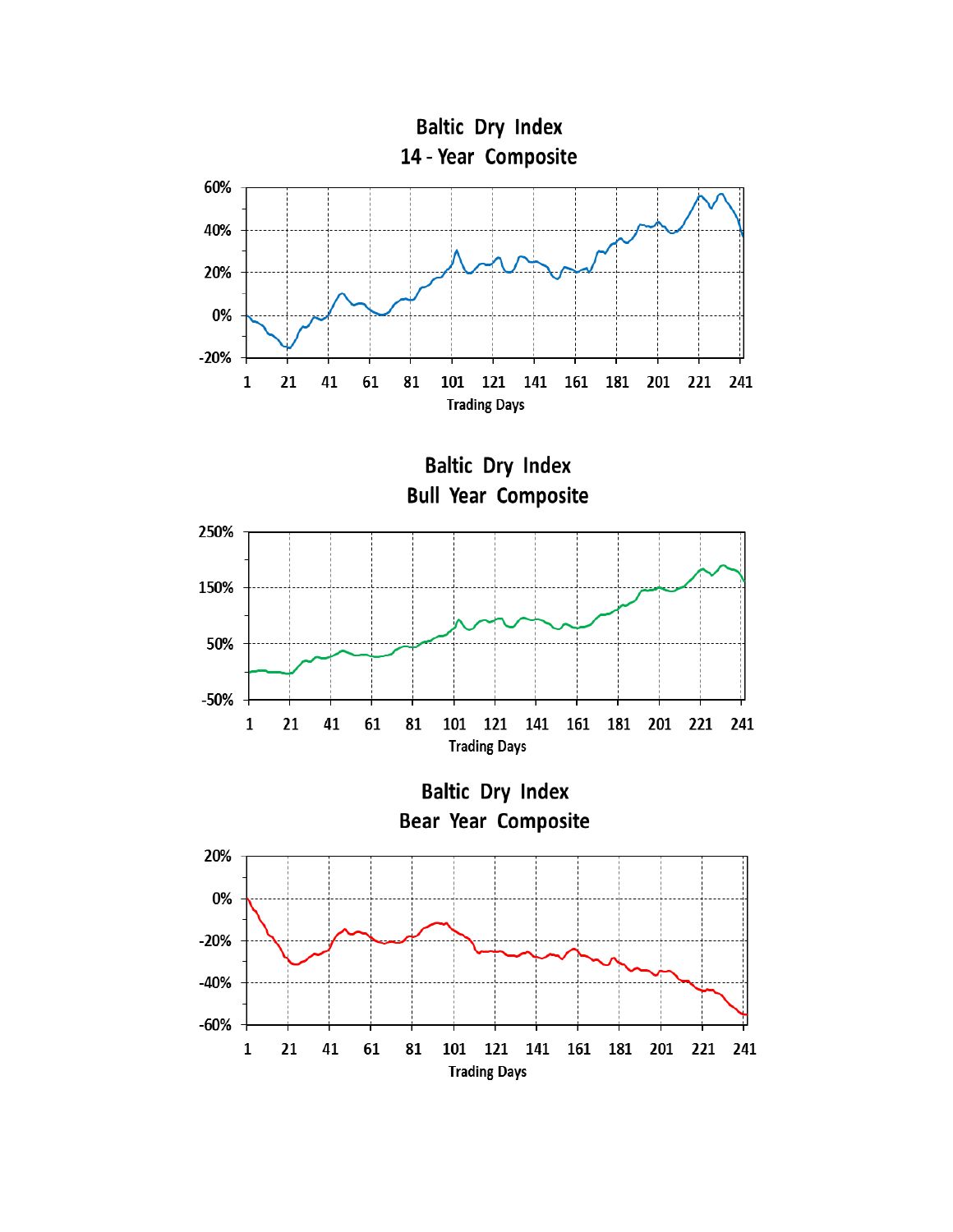The composite charts illustrate interesting seasonal trends for the Baltic Dry Index:

- There is a general fall in the BDI Index from the beginning of January to early February. It is prominent in the composite and the bear market years while in bull market conditions, the Index is flat during this period.
- The Index rallies robustly from early February to early March and then falls off from mid-March to mid-April regardless of market trend.
- BDI rises in a steady manner from mid-April until late May (bear market years) or early June (bull and overall market years).
- In bear years, the Baltic Dry Index undergoes a steep decline from late May thru mid-June and then steadies during the early summer. Beginning in late July it undergoes a steady downtick for the remainder of the year.
- For overall and bull market composites, the BDI is flat and oscillating during the summer months. Then it goes mostly higher from mid-September thru early December, except for a pause in late October to mid-November.
- In all cases, there is a significant drop-off in the Baltic Dry Index during the second and third weeks of December. The BDI is not posted from Christmas thru New Year's.

Now let's explore some factors that can account for the well-defined seasonal trends in the Baltic Dry Index:

- The early January to early February fall is attributable to wintertime shuttering of some mine operations and ports and the Chinese New Year when that country shuts down for about two weeks.
- A rally occurs over the next month as economic activity in China resumes.
- The mid-April to early May rise in BDI is likely caused by building of inventories in copper, timber, steel, and cement in anticipation of peak Northern Hemisphere construction season.
- In addition, bunker fuel is costlier in the spring when crude oil prices generally rise as American refineries ramp up for summer driving season.
- BDI is flat during the summer months while construction activity uses stockpiled materials.
- Rates tend to rise from mid-September to late October when grain harvests are shipped and customers re-stock commodities (especially steel-making materials and thermal coal) in advance of the Northern Hemisphere winter.
- A lull then occurs before rates generally move upward again from mid-November thru early December when China imports more iron ore from Australia and Brazil in advance of their wet seasons.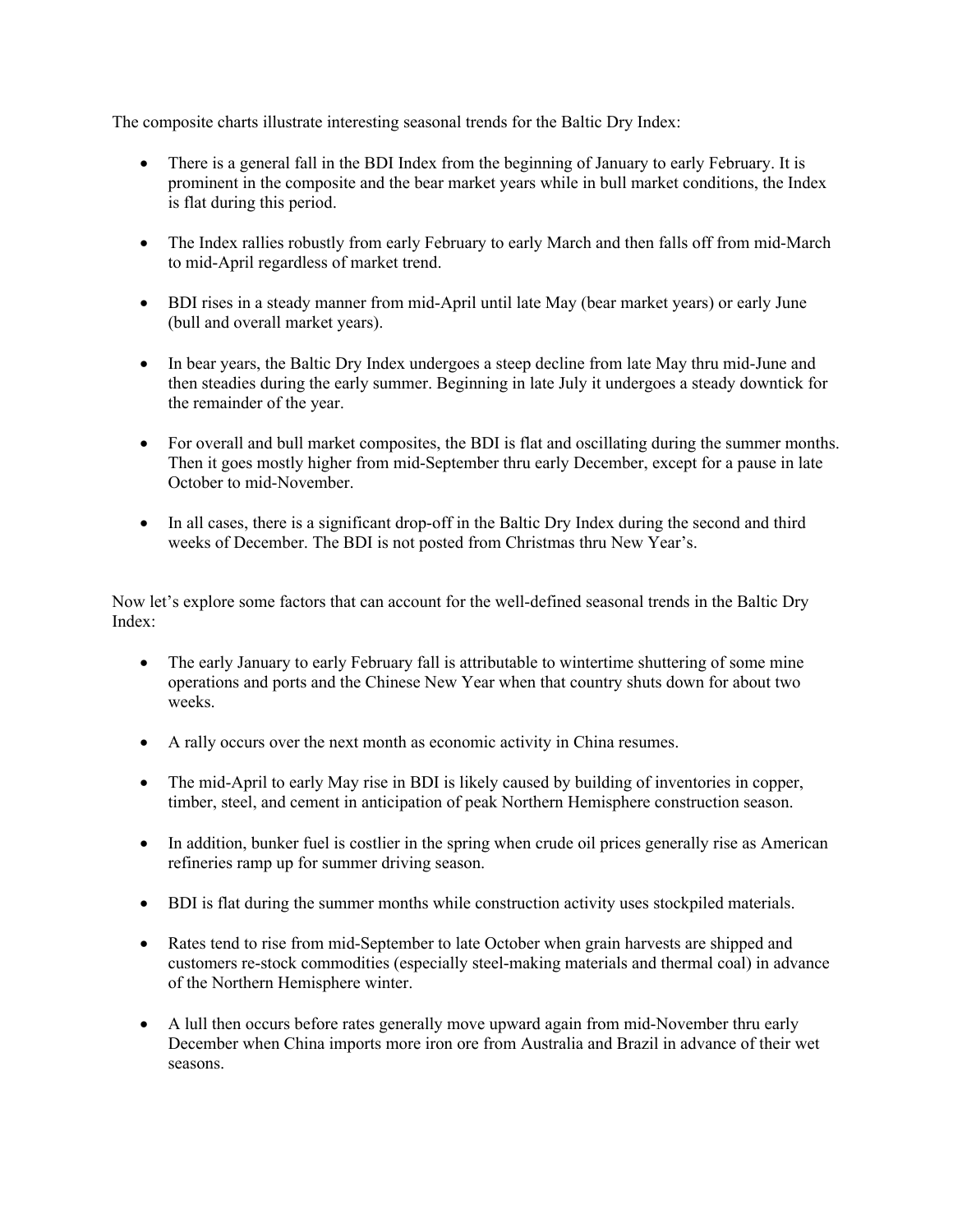• Freight rates drop as economic activity winds down in North America and Europe in mid-December.

Our research indicates there is a pronounced seasonality in the Baltic Dry Index over the14 years of available daily history. This documented seasonality reflects current supply and demand conditions for the world's most important metallic, industrial, and agricultural commodities transported in bulk by cargo ships.

The Index is a leading economic indicator because it is a predictor of the total cost of raw materials delivered to customers who produce manufactured goods and pass costs on to wholesale buyers and then to retail consumers.

The Baltic Dry Index is an important input that I use to forecast short-term commodity price movements and macroeconomic trends.

Ciao for now,

Mickey Fulp Mercenary Geologist

**Mercenary Geologist Free Subscription** to My Musings

**Acknowledgment:** Troy McIntyre is the research assistant for **[MercenaryGeologist.com](http://mercenarygeologist.com/)**.

The **[Mercenary Geologist Michael S. "Mickey" Fulp](http://www.mercenarygeologist.com/)** is a Certified Professional [Geologist](http://www.miningcompanyreport.com/index.htm) with a B.Sc. Earth Sciences with honor from the University of Tulsa, and M.Sc. Geology from the University of New Mexico. Mickey has 35 years experience as an exploration geologist and analyst searching for economic deposits of base and precious metals, industrial minerals, uranium, coal, oil and gas, and water in North and South America, Europe, and Asia.

Mickey worked for junior explorers, major mining companies, private companies, and investors as a consulting economic geologist for over 20 years, specializing in geological mapping, property evaluation, and business development. In addition to Mickey's professional credentials and experience, he is highaltitude proficient, and is bilingual in English and Spanish. From 2003 to 2006, he made four outcrop ore discoveries in Peru, Nevada, Chile, and British Columbia.

Mickey is well-known and highly respected throughout the mining and exploration community due to his ongoing work as an analyst, writer, and speaker.

Contact: **[Contact@MercenaryGeologist.com](mailto:Contact@mercenarygeologist.com)**

**Disclaimer and Notice**: I am not a certified financial analyst, broker, or professional qualified to offer investment advice. Nothing in any report, commentary, this website, interview, and other content constitutes or can be construed as investment advice or an offer or solicitation or advice to buy or sell stock or any asset or investment. All of my presentations should be considered an opinion and my